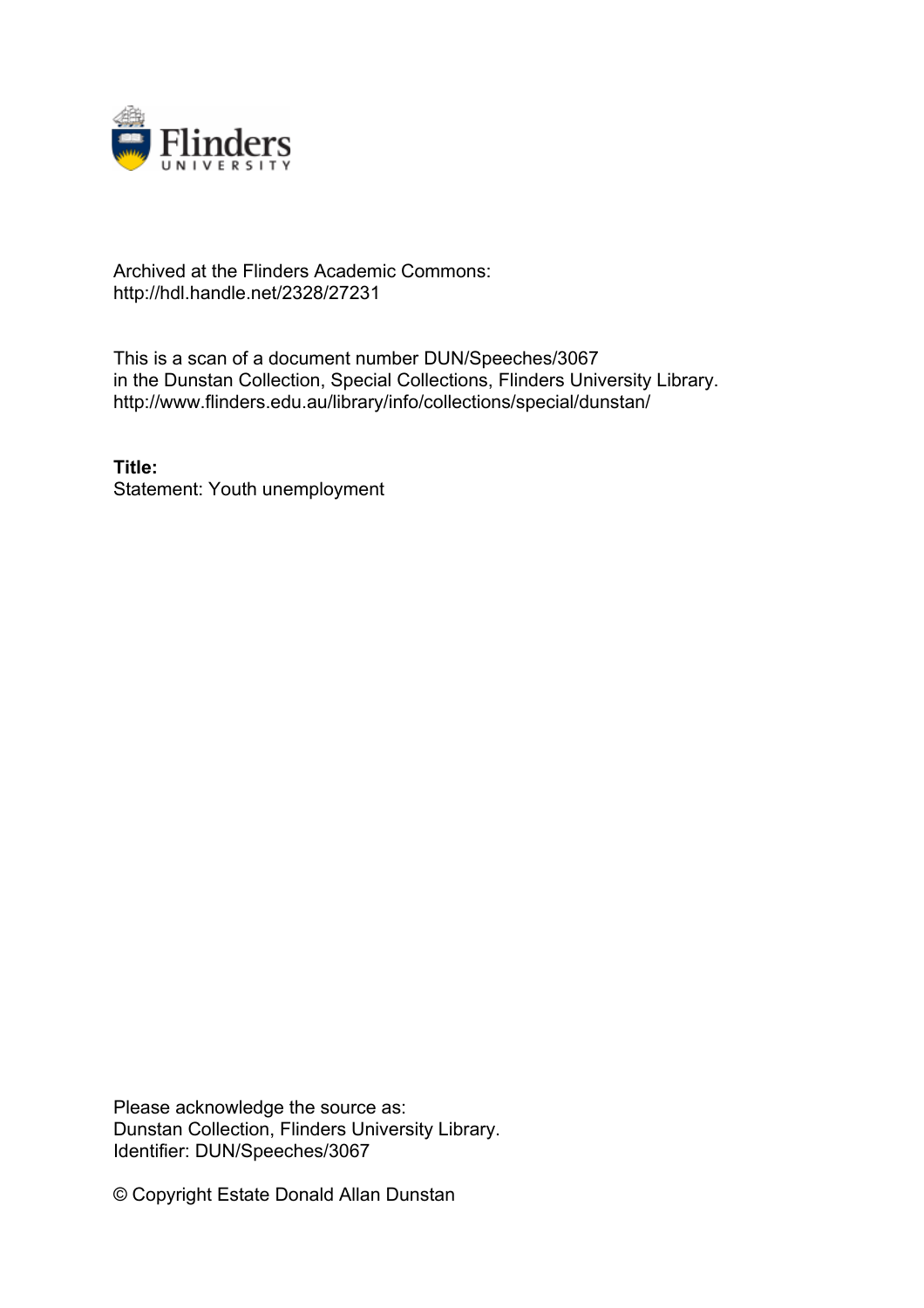

**STATEMENT** 

**from the Premier** 

August 1 1 , 1 976. t . . . . . .. \_ . **Date State Administration Centre,** 

**Embargo South Australia 5001** 

**Victoria Square, Adelaide, 227 2688** 

*3067* 

*m* 

## YOUTH UNEMPLOYMENT

N

The Premier, Mr. Dunstan, today released results of a survey by the Youth Unemployment Working Party established earlier this year.

 $Mr$ . Dunstan said information in the survey was disturbing because it showed  $\bar{\mathbb{Z}}$ at unemployment among young people was more widespread than previously thought and that youth unemployment was most severe in country areas.

Unemployment for young people is a particularly demoralising experience, especially for those who have come straight from school and who cannot get work.

"The long term effects on young people who cannot find secure, satisfying **employmen t are very worrying .** 

"Most young people want to get jobs and the report shows that they try very hard to get work. The Government does not accept the attitude of some people that young unemployed are dole bludgers.

"The situation for young people seeking work at the moment is grim", Mr.  $\ell$ instan said.

Among survey results are

- Unemployment among young people is getting worse, while job vacancies are at best, static. In July 1975, 8172 young South Australians were out of work, and there were only 259 job vacancies. In July this year, 8592 young people in the State were looking for work, and there were only 260 vacancies.
- In the clerical and administration field, 3000 girls were competing for 76 vacancies.
- In semi-skilled areas, 1210 males were competing for 42 jobs.
- In unskilled work, 2100 males were vying for 13 jobs.
- At the end of July this year, 42 percent of people without jobs were under 21, despite the fact that the 15-20 year old group comprises only 15 percent of the total work force. The level of unemployment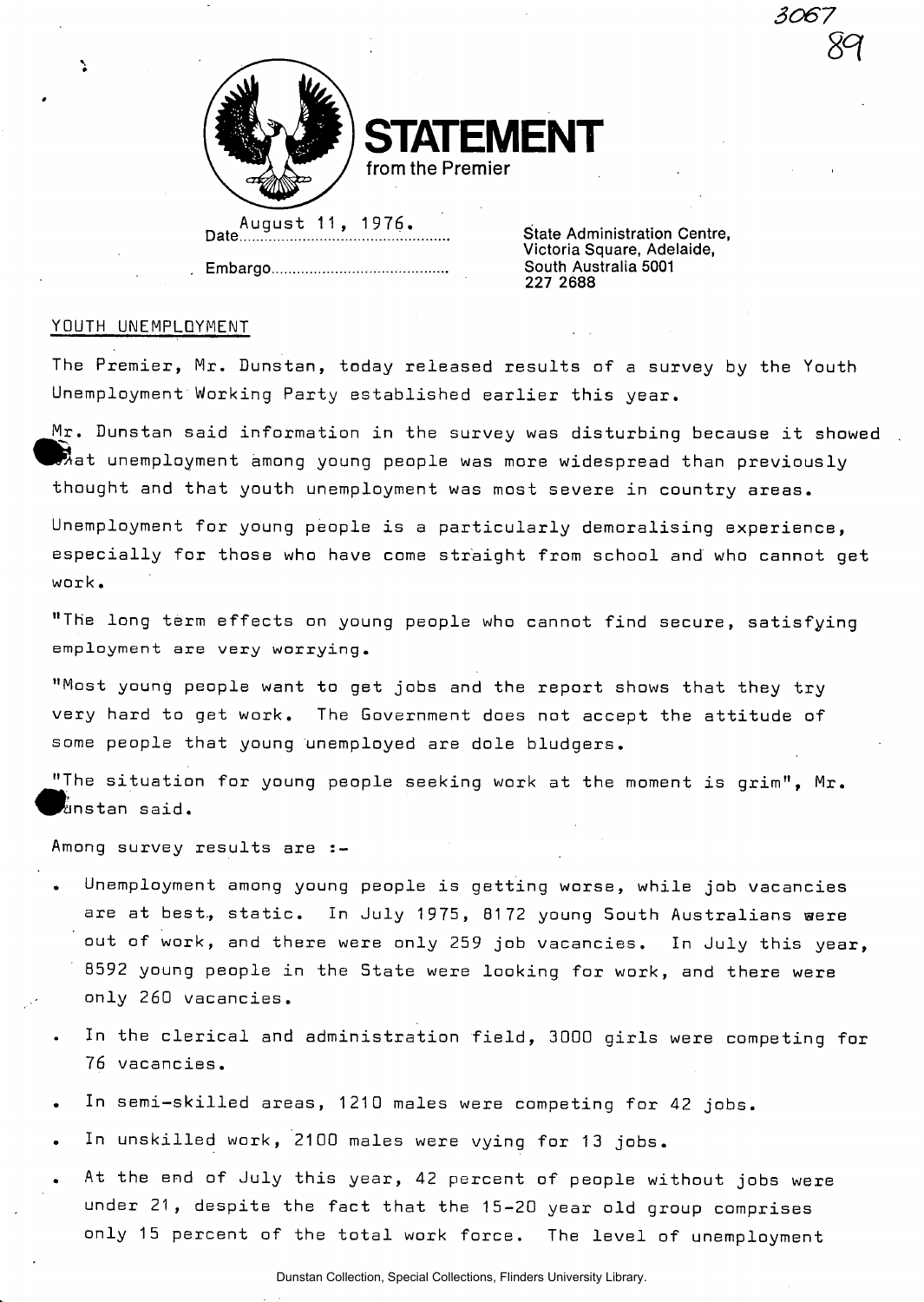

**STATEMENT from the Premier** 

**Date <sup>A</sup> .^.?.^.l JJ. ^ J..<sup>9</sup> ..**

**Embargo South Australia 5001** 

*State Administration Centre,* **Victoria Square, Adelaide, 227 2688** 

**3R** 

## YOUTH UNEMPLOYMENT

The Premier, Mr. Dunstan, today released results of a survey by the Youth Unemployment Working Party established earlier this year.

\_Mr. Dunstan said information in the survey was disturbing because it showed  $\!$ that unemployment among young people was more widespread than previously thought and that youth unemployment was most severe in country areas.

Unemployment for young people is a particularly demoralising experience, especially for those who have come straight from school and who cannot get work.

"The long term effects on young people who cannot find secure, satisfying employment are very worrying.

"Most young people want to get jobs and the report shows that they try very hard to get work. The Government•does not accept the attitude of some people that young unemployed are dole bludgers.

"The situation for young people seeking work at the moment is grim", Mr.  $\ell$ unstan said.

Among survey results are :-

- . Unemployment among young people is getting worse, while job vacancies are at best, static. In July 1975, 8172 young South Australians were out of work, and there were only 259 job vacancies. In July this year, 8592 young -people in the State were looking for work, and there were only 260 vacancies.
- In the clerical and administration field, 3000 girls were competing for 76 vacancies.
- In semi-skilled areas, 1210 males were competing for 42 jobs.

In unskilled work, 2100 males were vying for 13 jobs.

At the end of July this year, 42 percent of people without jobs were under 21, despite the fact that the 15-20 year old group comprises only 15 percent of the total work force. The level of unemployment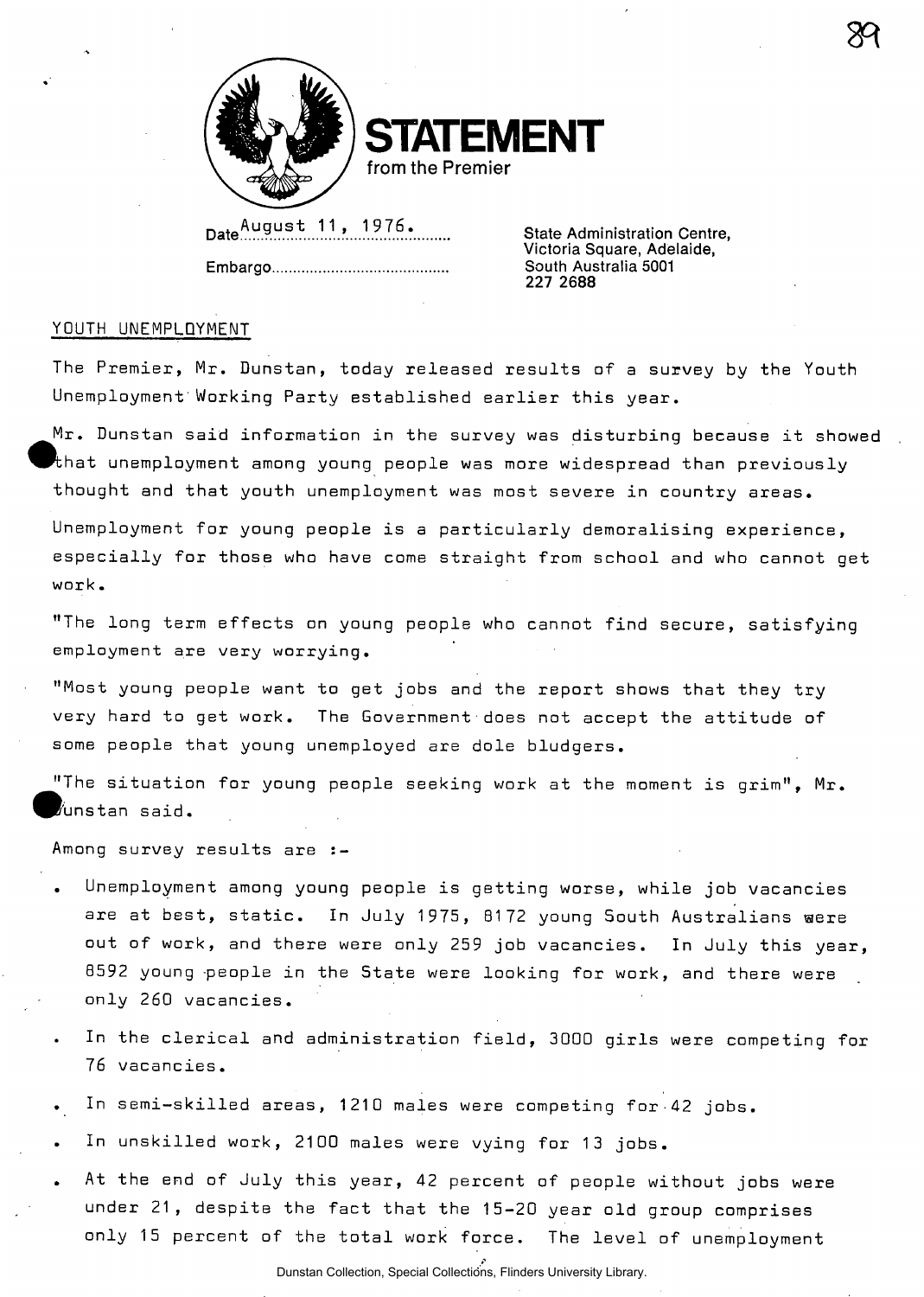4-among young people Is far higher than for- the rest of the community, » with one in eight to nine unable to get work.

- . A disturbing number of young people are out of work for long periods, More than 40 percent of non-school leavers had been unemployed for six months or more, with people in country areas generally having been unemployed longer than those in metropolitan areas.
- .. The problem is understated in unemployment statistics prepared by the C.EiS., because there are many young people who cannot get jobs, but are not registered with the C.E.S. The members of the Working Party estimate that an additional 2000 young people, mainly girls, may be without jobs.
- 55 percent of young unemployed surveyed thought the community viewed their plight with little sympathy or concern.

 $^\prime$ Mr. Dunstan said the Government's youth unemployment scheme would be brought together in the Department of Labour and Industry and the Youth Unemployment Advisory Unit established in May in the Premier's Department would change its name to the Youth Work Unit and become part of the Department of Labour and Industry.

"The Youth Work Unit will co-ordinate the Government measures, such as the Job Hunters Clubs and the 5tate Unemployment Relief Scheme, which are trying to cope with this problem."

Mr. Dunstan said the Working Party's recommendations had been given to the Government in May this year, and had been quickly adopted by Cabinet.

"We established the Youth Unemployment Advisory Unit immediately because  $\vec{b}$ e were concerned at the effects of unemployment among young people.

"The Government will be providing substantial funds to deal with the special problems of young people who are unemployed."

Mr. Dunstan said the members of the Working Party were Mr. J. Bannon, Assistant Secretary, Department of Labour and Industry; Mr. Graham Forbes, Co-ordinator, Unemployed Youth Scheme, Department for Community Welfare, and Mr. Leon Horvat, Principal Education Officer, Department for Further Education.

Dunstan Collection, Special Collections, Flinders University Library.